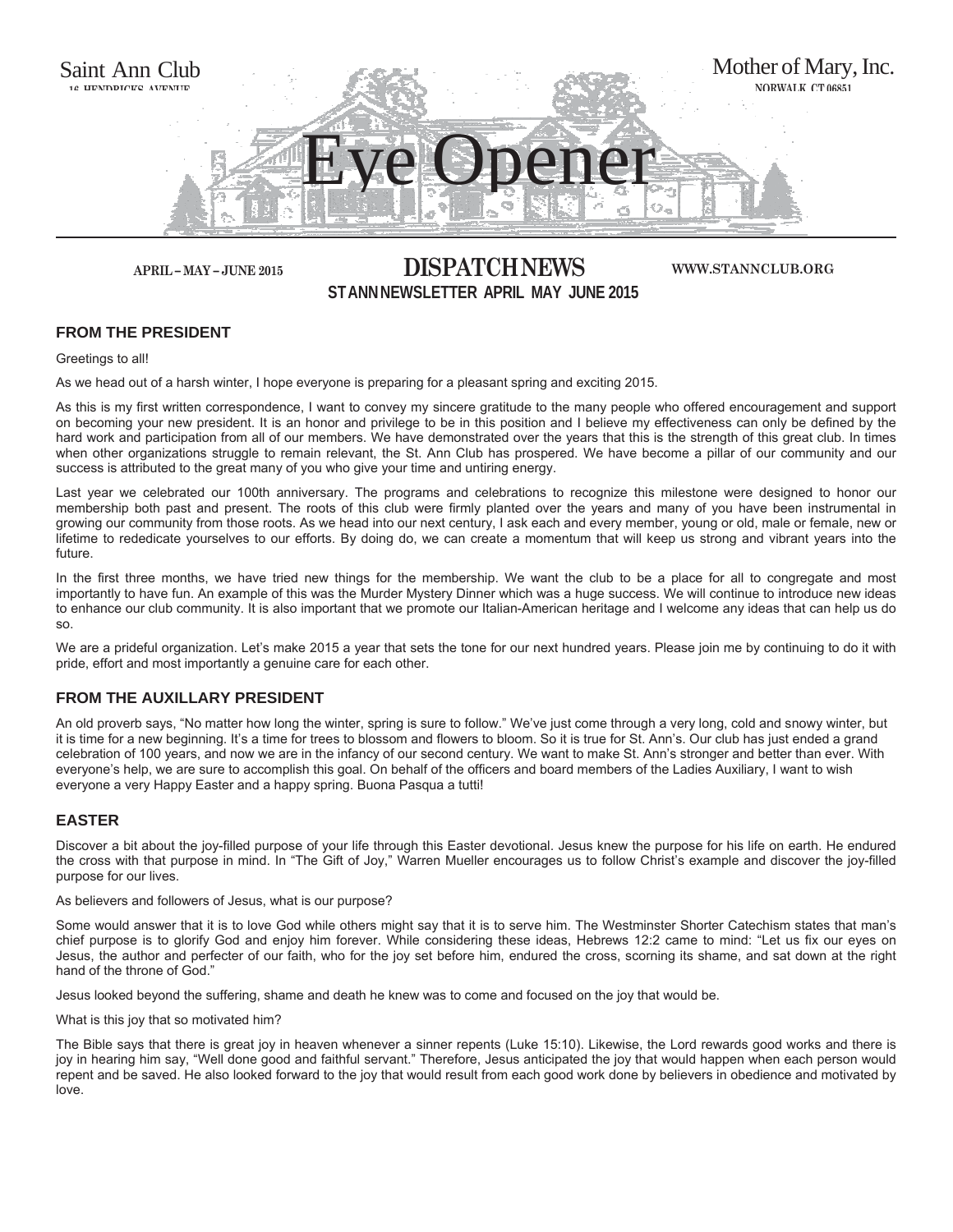The Bible says that we love God because he first loved us (1 John 4:19). Ephesians 2:1-10 tells us that by nature we are rebellious towards God and are born spiritually dead. It is by his love and grace that he brings us to faith and reconciliation. God has even planned our good works (Ephesians 2:10)!

What then is our purpose?

We can give him joy! What a wonderful God we have who honors sinners like us by giving us the ability to give him pleasure! He rejoices and experiences joy as we respond to him in repentance, love and good works that brings him glory!

Give Jesus the gift of joy for he is looking forward to it!

#### **WHAT IS MEMORIAL DAY**

Memorial Day, originally called Decoration Day, is a day of remembrance for those who have died in service of the United States of America. Over two dozen cities and towns claim to be the birthplace of Memorial Day. While Waterloo N.Y. was officially declared the birthplace of Memorial Day by President Lyndon Johnson in May 1966, it's difficult to prove conclusively the origins of the day.

Regardless of the exact date or location of its origins, one thing is clear – Memorial Day was borne out of the Civil War and a desire to honor our dead. It was officially proclaimed on 5 May 1868 by General John Logan, national commander of the Grand Army of the Republic, in his General Order No. 11. "The 30th of May, 1868, is designated for the purpose of strewing with flowers, or otherwise decorating the graves of comrades who died in defense of their country during the late rebellion, and whose bodies now lie in almost every city, village and hamlet churchyard in the land," he proclaimed. The date of Decoration Day, as he called it, was chosen because it wasn't the anniversary of any particular battle.

On the first Decoration Day, General James Garfield made a speech at Arlington National Cemetery, and 5,000 participants decorated the graves of the 20,000 Union and Confederate soldiers buried there.

The first state to officially recognize the holiday was New York in 1873. By 1890 it was recognized by all of the northern states. The South refused to acknowledge the day, honoring their dead on separate days until after World War I (when the holiday changed from honoring just those who died fighting in the Civil War to honoring Americans who died fighting in any war).

It is now observed in almost every state on the last Monday in May with Congressional passage of the National Holiday Act of 1971 (P.L. 90 – 363). This helped ensure a three day weekend for Federal holidays, though several southern states have an additional separate day for honoring the Confederate war dead: January 19th in Texas; April 26th in Alabama, Florida, Georgia, and Mississippi; May 10th in South Carolina; and June 3rd (Jefferson Davis' birthday) in Louisiana and Tennessee.

#### **RED POPPIES**

In 1915, inspired by the poem "In Flanders Fields," Moina Michael replied with her own poem:

We cherish too, the Poppy red That grows on fields where valor led, It seems to signal to the skies That blood of heroes never dies.

She then conceived of an idea to wear red poppies on Memorial day in honor of those who died serving the nation during war. She was the first to wear one, and sold poppies to her friends and co-workers with the money going to benefit servicemen in need. Later a Madam Guerin from France was visiting the United States and learned of this new custom started by Ms. Michael. When she returned to France she made artificial red poppies to raise money for war orphaned children and widowed women. This tradition spread to other countries. In 1921, the Franco-American Children's League sold poppies nationally to benefit war orphans of France and Belgium. The League disbanded a year later and Madam Guerin approached the VFW for help.

Shortly before Memorial Day in 1922 the VFW became the first veterans' organization to nationally sell poppies. Two years later their "Buddy" Poppy program was selling artificial poppies made by disabled veterans. In 1948 the US Post Office honored Ms. Michael for her role in founding the National Poppy movement by issuing a red 3 cent postage stamp with her likeness on it.

#### **NATIONAL MOMENT OF REMEMBRANCE**

The "National Moment of Remembrance" resolution was passed on Dec 2000 which asks that at 3 p.m. local time, for all Americans "To voluntarily and informally observe in their own way a Moment of remembrance and respect, pausing from whatever they are doing for a moment of silence or listening to 'Taps."

#### **CLUB HELPS VETERENS**

A small group of members led by Sal Fratino, prepared, delivered and served an Italian holiday dinner to help ABRI's (The Applied Behavioral Rehabilitation Institution) dba Homes for the Brave and Female Soldiers: Forgotten Heroes transitional housing programs located on Park Av. in Bridgeport.

This not for profit organization is dedicated to providing safe housing, vocational training, job placement, mental health and addiction service referrals, and life skills coaching to homeless individuals, especially Veterans. Since opening in 2002 ABRI has served over 900 homeless men and women from all over Connecticut and beyond with two transitional and one permanent supportive living programs all located in Bridgeport.

At the dinner, Joy Kiss, ABRI's Chief Executive Officer, reflected on the importance of recognizing and remembering both combat and non combat veterans for their service to their country, noting that these special meals foster a sense of community and a home like atmosphere for those who are working hard to overcome personal challenges to secure and maintain housing.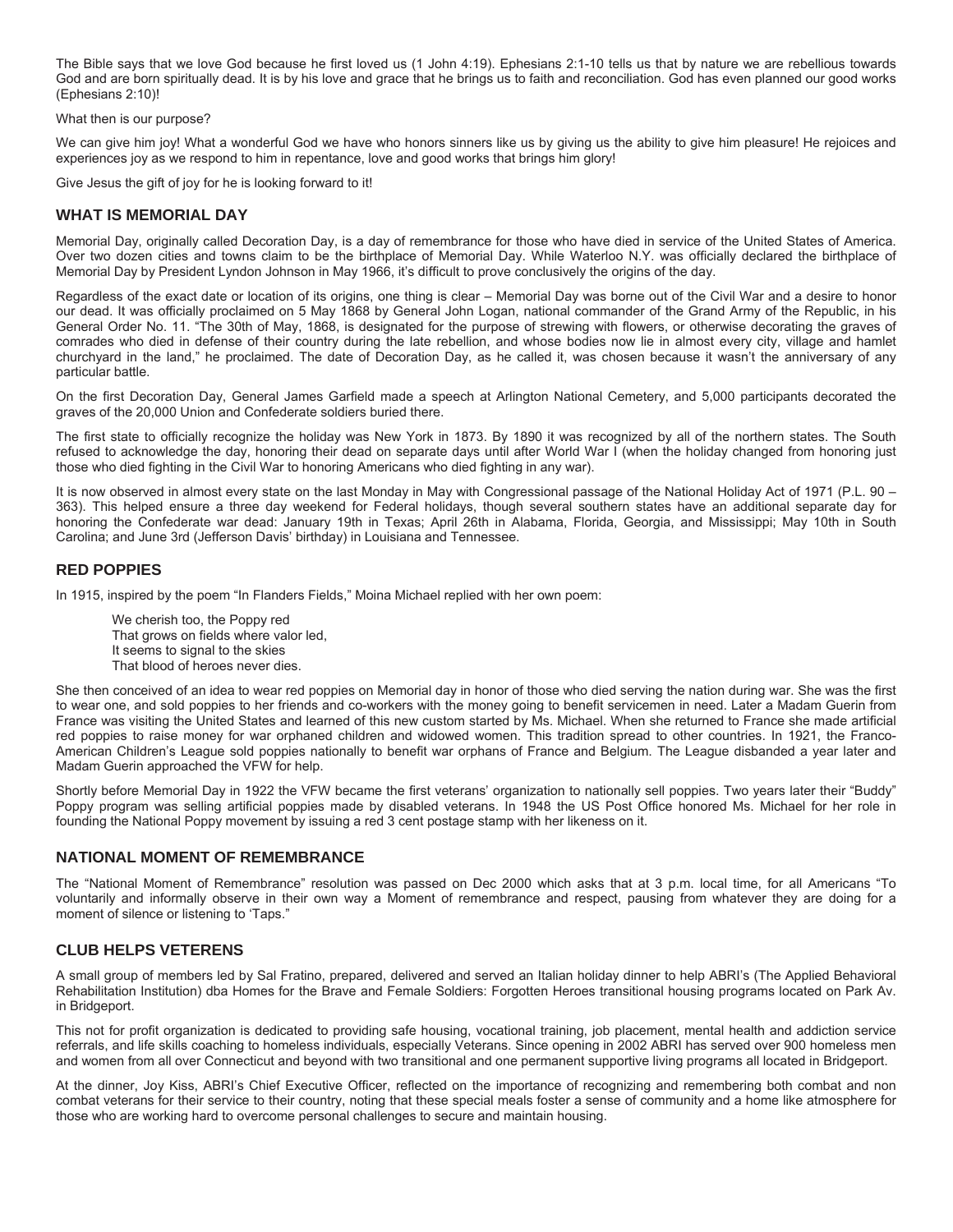#### **SAINT ANN CLUB CHARITY GOLF CLASSIC 2015 – MONDAY, JUNE 22,2015 OAK HILLS GOLF COURSE, NORWALK, CT – GOLF, LUNCH & DINNER \$165 PER PLAYER**

Benefiting: Star, Family and Childrens Agency, Person to Person, Ken Crest of CT

Registration & Check In….11:00 a.m. - 12:15 p.m. Shot Gun Start 12:30 p.m.

Lunch • Beverage Cart on Course • Dinner at Saint Ann's Club with Open Bar following play.

Hole in One • 50/50 Hole • Longest Drive Men & Women • Closest to the Pin & Line Prizes and Raffle. Gift Package for Every Player.

For Information Call: Ken Romano (203) 442-3104 or Warren Fondu (203)246-0377 Reserve Early! (we will pair you up if you do not have a foursome) If you would like to be a sponsor there are a range of options, see contact numbers above.

#### **MARINA SLIPS ARE AVAILABLE** Contact Warren Fondu at 203 246 3307

**PLEASE NOTE** All guests must sign the visitor guest book at the bar excluding public functions per the State Liquor Requirement.

#### **ENTERTAINMENT NOTICE**

At events featuring a DJ, Karaoke or Live Music you may not bring in outside food. The only exception is a Birthday Cake. Admission for non members at a live music event is \$5. If you wish to have an all inclusive meal from the food truck the cost is \$20 and the \$5 non member is waived. Please contact Tony Cappuccia for menu and reservations. You may also order ala carte from the food truck or just enjoy the entertainment and bar. A portion of the dinner proceeds will benefit the club.

#### **NEW MEMBERS**

Donald Uva Sr. sponsored by Al Latte Mike Rossi sponsored by Jay Ruggiero Milton Buchta Jr. sponsored by Jay Ruggiero

### **NEW LIFE MEMBERS**

Robert Forcellina

#### **LADIES AUXILIARY NEW MEMBERS SPONSORS**

| Rosemarie Cocchia  | Ur |
|--------------------|----|
| Linda Goldman      | Cέ |
| Marlene Hammond    | Ar |
| Marianne Scinto    | Cс |
|                    | Сł |
| Julie Signore      |    |
| Kathi Sonntag      | M  |
| Sue Anastasia      | Jo |
| Theresa Buono      | M  |
| Mary Capello       | Je |
| Idalina Caruso     | M  |
| Patricia Colcone   | Jo |
| Rita Galbo         | Lc |
| Diane Hyzy         | Jo |
| Donna Lindstrom    | Jo |
| Diane Marcotte     | Jc |
| Ellen Marucci      | Jc |
| Patricia Muephy    | Lc |
| Danielle Russo     | Jo |
| Virgina Tartalglia | Jo |
|                    |    |

#### **ST. ANN FEAST RAFFLE TICKETS**

The St. Ann Feast is right around the corner. We will be holding our raffle again this year and have increased it to include 4 prizes. You will be able to pick up your tickets during the men's and women's meetings in May and June as well as at the joint meeting in July. In addition, you'll be able to pick up tickets before the men's and women's dinners in May and June. If you would like raffle tickets but will not be attending a meeting or dinner during these months, please contact Lisa Prince at 203-855-8231 or via email at StAnnClubRaffle@gmail.com or Maria Prince at 203- 838-7286 in order to make arrangements to pick tickets up at the club.

# followed by food and drinks.

**FISHING TOURNAMENT 2015** Fishing tournament is scheduled for Sunday, June 12th at 5:00am and ending at 1:00pm

#### **ADDRESS CHANGES AND E-MAIL ADDRESSES**

In an effort to bring the club more into the electronic age we are asking that anyone with an e-mail address, who hasn't done so already, to please send it to Ken Romano. His e-mail address is rmyken@aol.com. We will use these addresses to update events and schedules as well as save postage and be able to keep members informed on a timely basis.

If you move and need to change your physical address, for the men contact Ken Romano and for the ladies, contact Carolyn Shanahan at 203- 8462140 or email her at Shannahan776@gmail.com.

rsula Cocchia Linda Goldman Carmela Martino nna Maris Mastrolillo onnie Peters hristy McWilliams arian Barbieri **Suaglione** lary Ann Cappuccia essica Cappuccia ary Ann Cappuccia **Panne Guaglione** bis Buchanan **Dianne Guaglione** banne Guaglione banne Guaglione banne Guaglione pis Buchanan banne Guaglione vanne Guaglione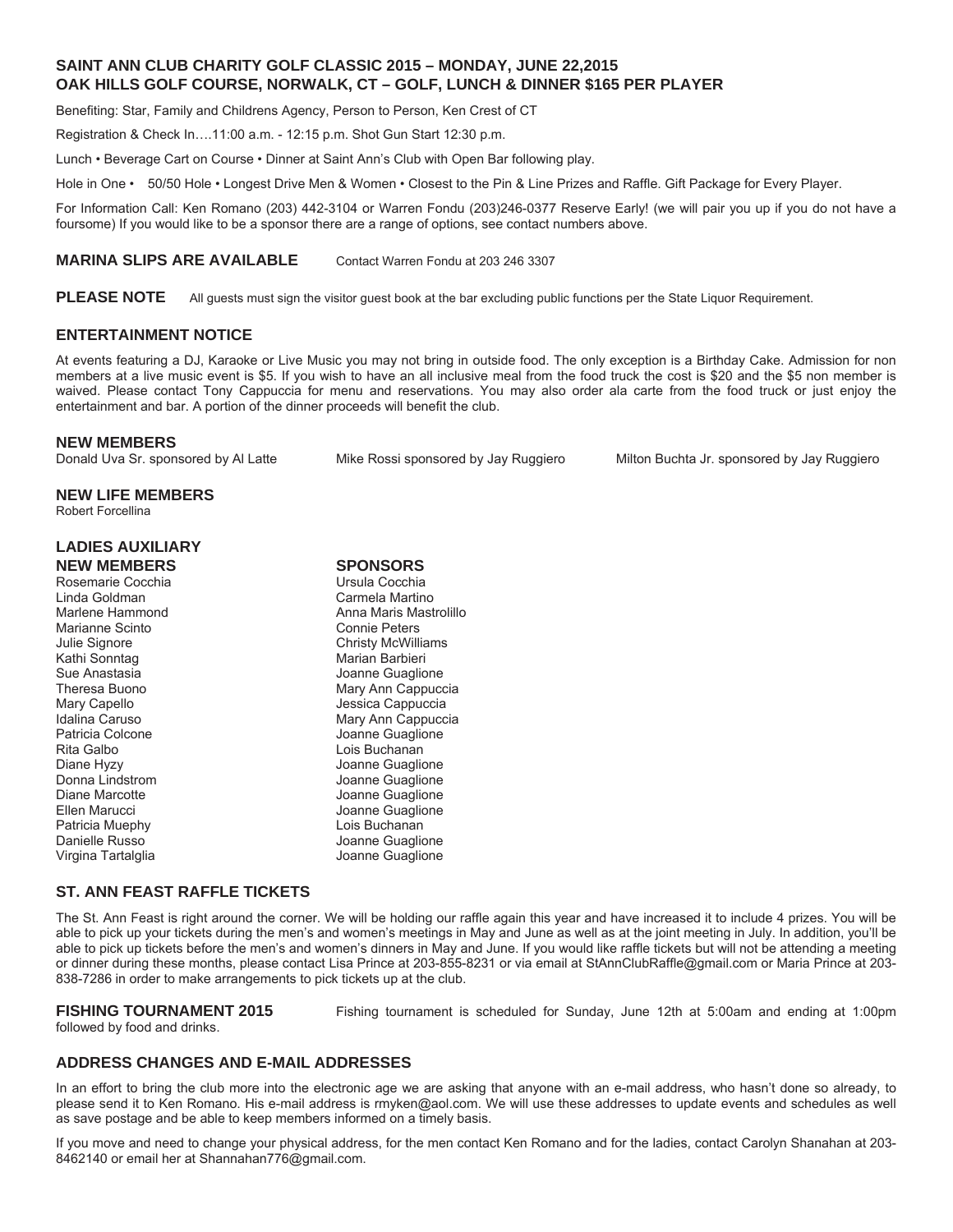#### **PLEASE READ**

Any one wishing to contribute to this newsletter is encouraged to do so. Please contact Eric Fleisch at 847-7669 or by e-mail at BIGE101@ optonline.net. The next edition will be sent on or about June 15, 2015.

#### **SICK OR HOSPITALIZED MEMBERS**

If you know any member that is sick or hospitalized contact J. Ruggiero at 866-1477, for men. For the ladies contact Barbara Antonelli at (203) 866-3953.

A gift basket and card will be sent. If anyone knows of an Auxiliary member who has been permanently placed in a nursing home please contact Betty Brink with the information at (203) 847-8133. We would like to keep in touch with them by sending a card.